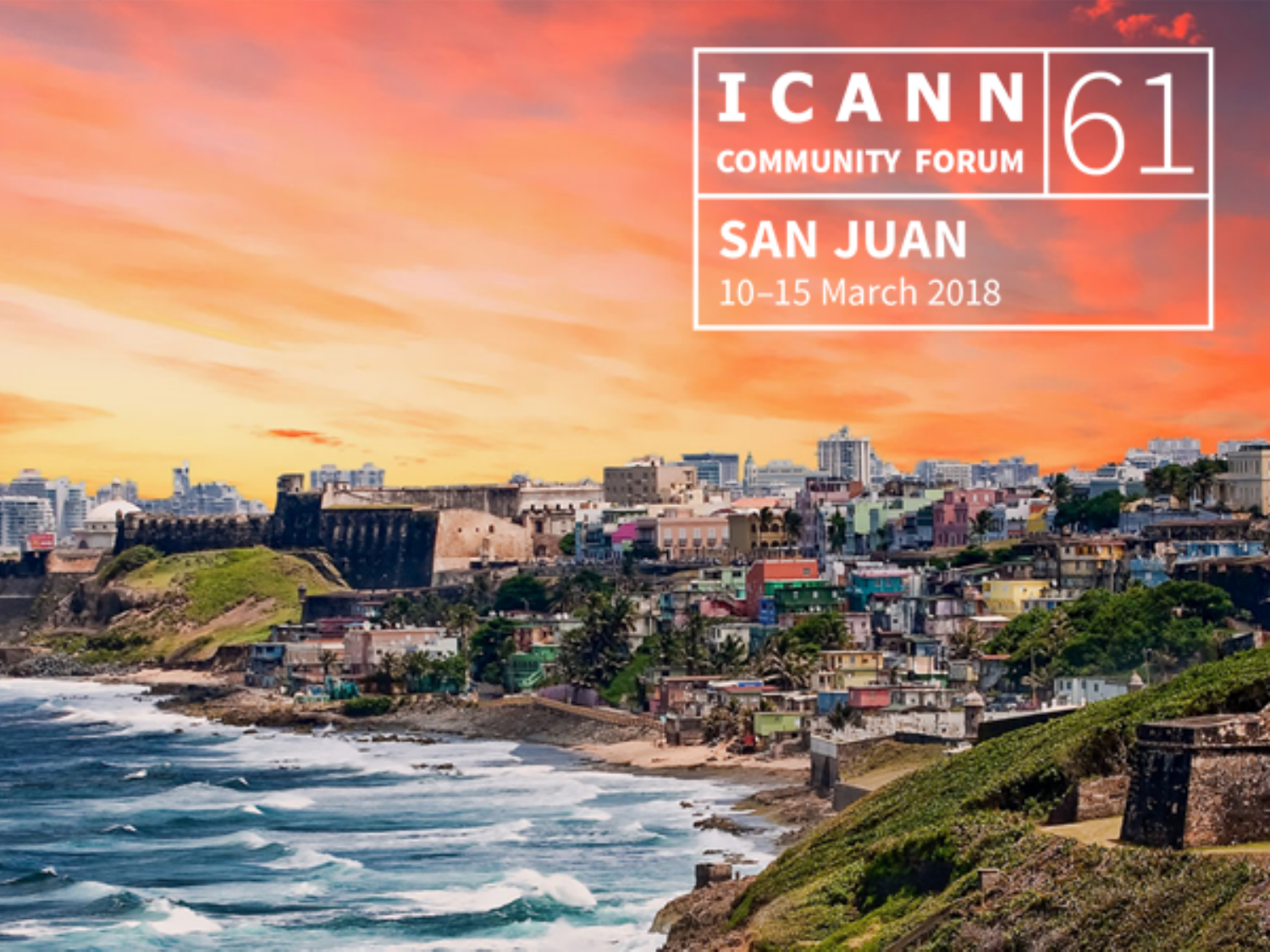#### **Inter-Registrar Transfer Policy Review ICANN 61: GDD Meeting with GNSO Council**

Jennifer Gore Wednesday 14 March 2018

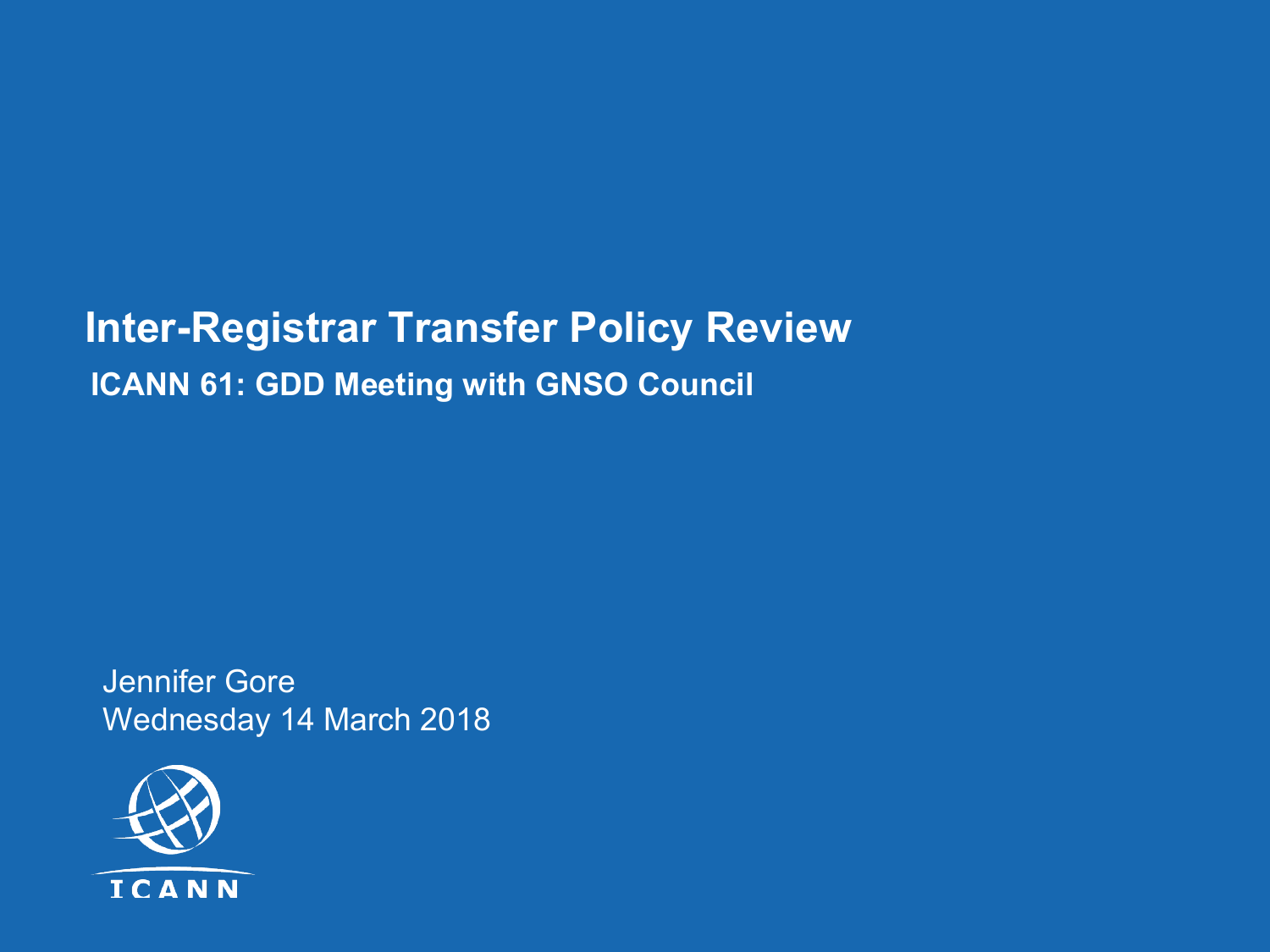### **IRTP Review to the GNSO Council**

Within the 2014 Inter-Registrar Transfer Policy ("IRTP") PDP Working Group's Final Report is a recommendation for the GNSO Council, together with ICANN organization, to:

- convene a panel to collect discuss, and analyze relevant data
- determine if the policy updates resulted in improvements to the IRTP process and dispute mechanisms;
- and identify possible remaining shortcomings

"This [review] should occur once all the recommendations from the various IRTP PDP efforts have been implemented and have been in place for twelve months."

Note: recommendations were implemented 1 December 2016

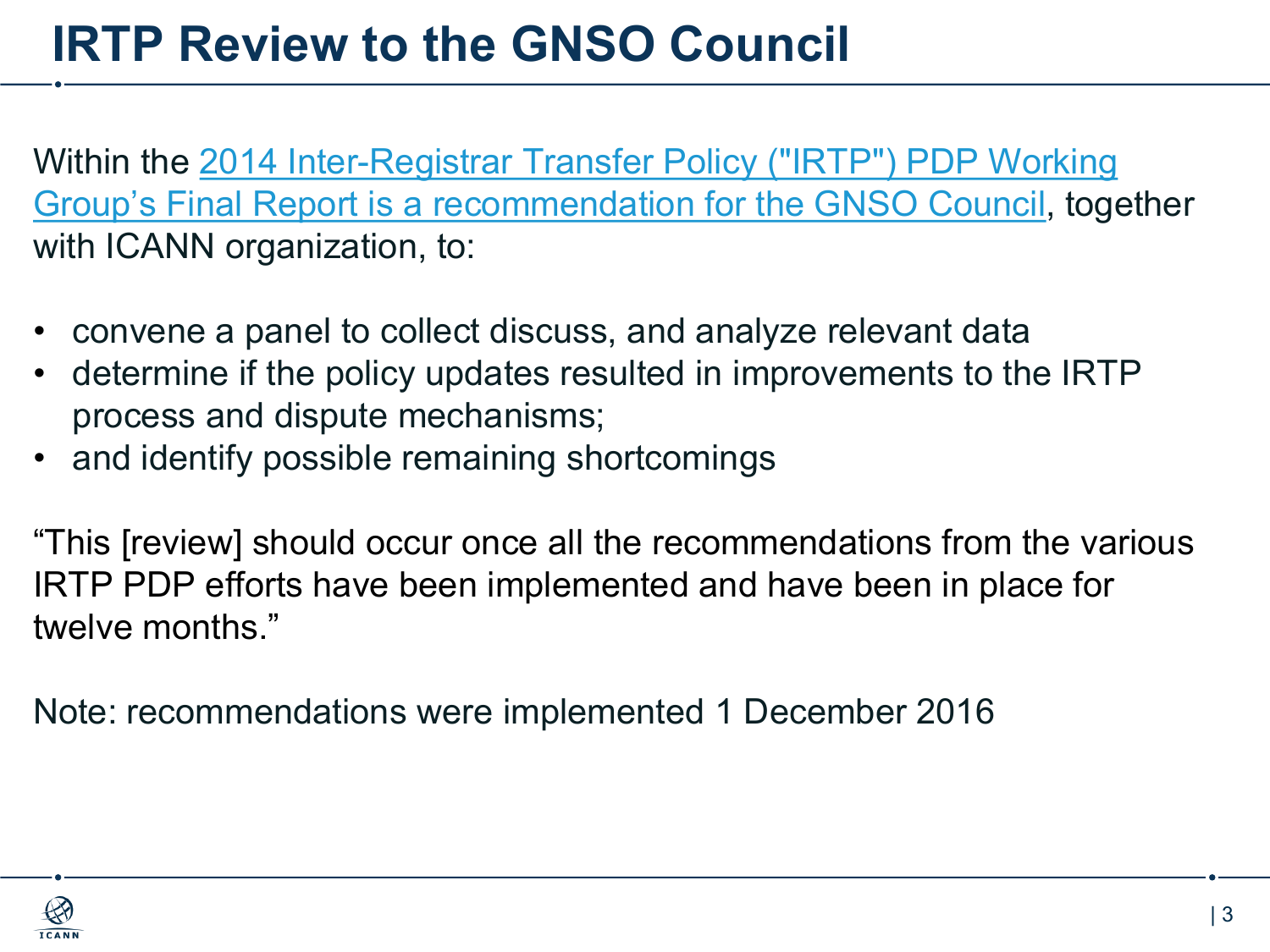## **IRTP Review to the GNSO Council**

GDD has proposed to delivery a Post-Implementation IRTP Status Report to GNSO Council by 1 May 2018.

Status report to include:

- summary of the original policy recommendations of IRTP Working Groups  $\overline{A}$ ,  $\overline{B}$ ,  $\overline{C}$ , and  $\overline{D}$ , and the stated goals and/or intent of the policy recommendations
- details regarding the subsequent implementation of the policy recommendations
- relevant data points ICANN org has collected that may help inform the subsequently-formed panel's review of the impact of the IRTP policy recommendations
- potential issues or gaps ICANN org and/or the community has identified via specific complaints
- potential options for next steps for Council consideration